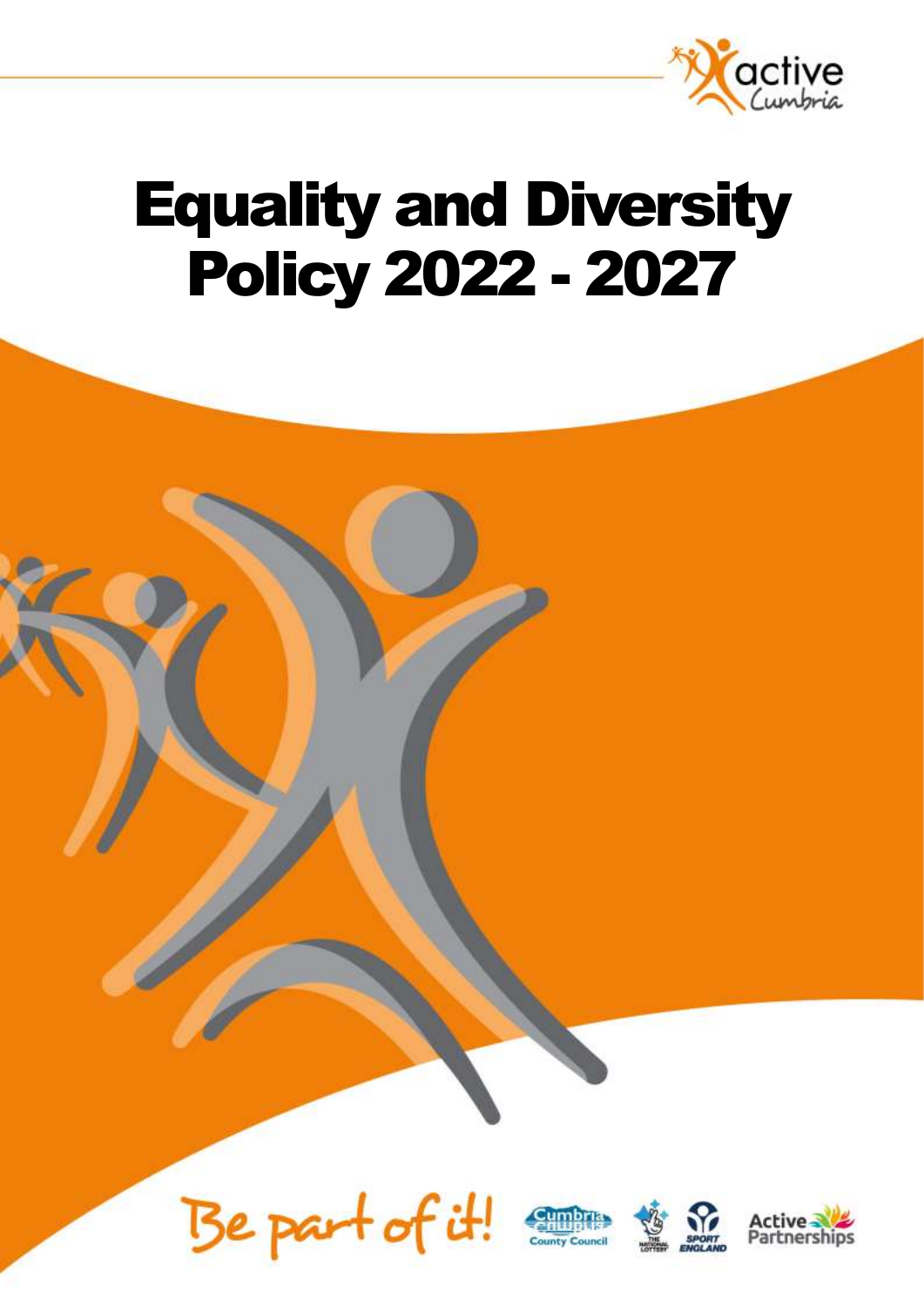#### **Policy revision**

| <b>Revision</b> | <b>Date Reviewed</b> | <b>Next Review</b> | <b>Prepared</b> | Approved              |
|-----------------|----------------------|--------------------|-----------------|-----------------------|
| Rev00           | 08/18                | 05/20              | <b>RJ</b>       | <b>Advisory Board</b> |
| Rev01           | 05/20                | 05/22              | <b>RJ</b>       |                       |
| Rev02           |                      |                    |                 |                       |
|                 |                      |                    |                 |                       |
|                 |                      |                    |                 |                       |
|                 |                      |                    |                 |                       |
|                 |                      |                    |                 |                       |
|                 |                      |                    |                 |                       |
|                 |                      |                    |                 |                       |

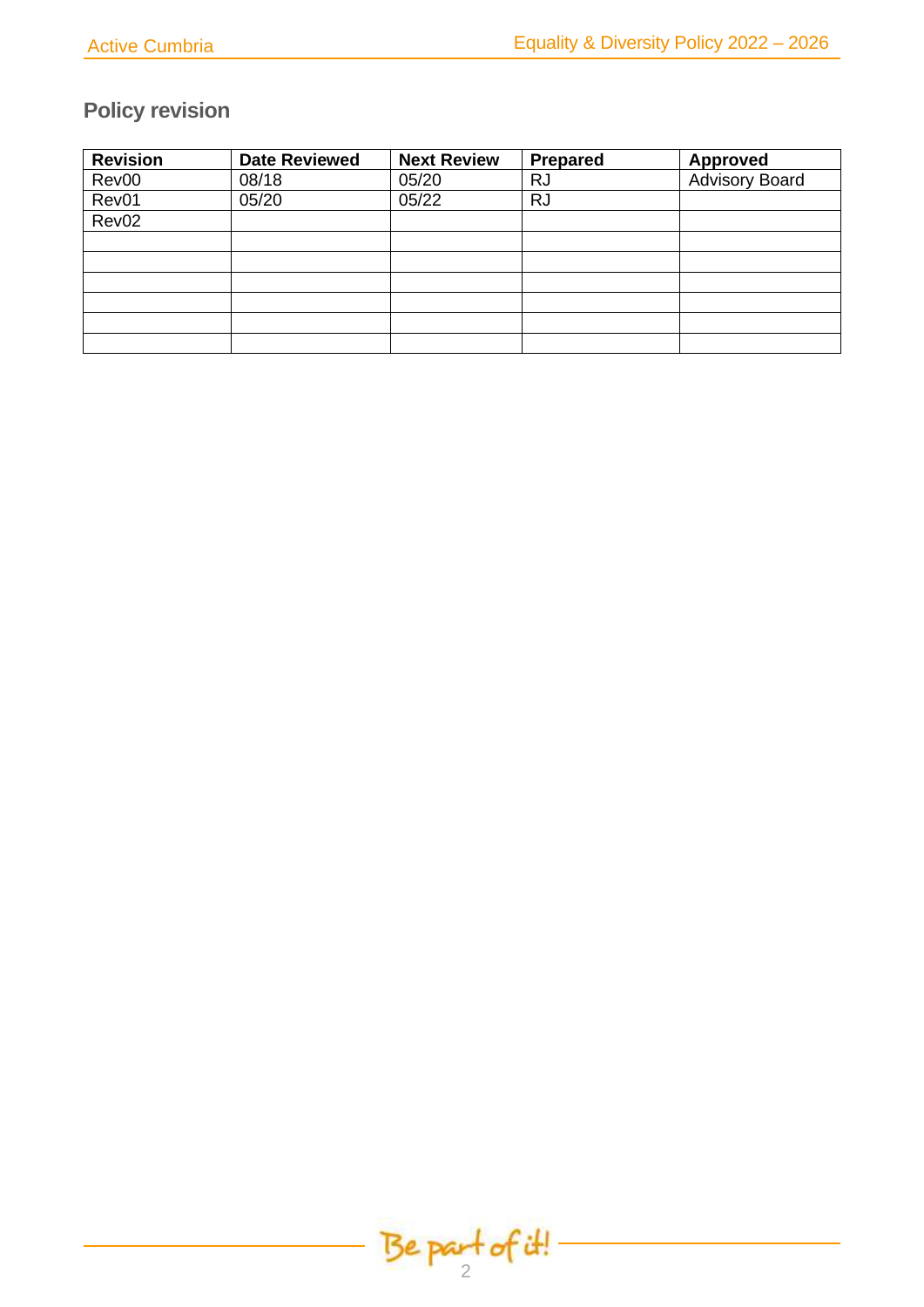### **Contents**

| 1.                                       | <b>Context for the Policy</b>                                                                        | 4                             |
|------------------------------------------|------------------------------------------------------------------------------------------------------|-------------------------------|
| 2.                                       | <b>Policy Objectives</b>                                                                             | 4                             |
| 3.                                       | Purpose of the Policy                                                                                | 5                             |
| 4.                                       | Legislative Context                                                                                  | 5                             |
| 5.                                       | <b>Definitions of Discrimination</b>                                                                 | 6                             |
| 6.                                       | The Public Sector Equality Duty                                                                      | 6                             |
| 7.                                       | Policy Implementation                                                                                | 7                             |
| ٠<br>$\bullet$<br>$\bullet$<br>$\bullet$ | Leadership and Decision Making<br><b>Service Delivery</b><br>Information and Engagement<br>Workforce | 7<br>$\overline{7}$<br>8<br>8 |
| 8.                                       | <b>Policy Communication</b>                                                                          | 9                             |
| 9.                                       | Monitoring and Evaluation                                                                            | 9                             |
|                                          | 10. Concerns or Complaints                                                                           | 9                             |
|                                          | 11. Key Contacts                                                                                     | 11                            |

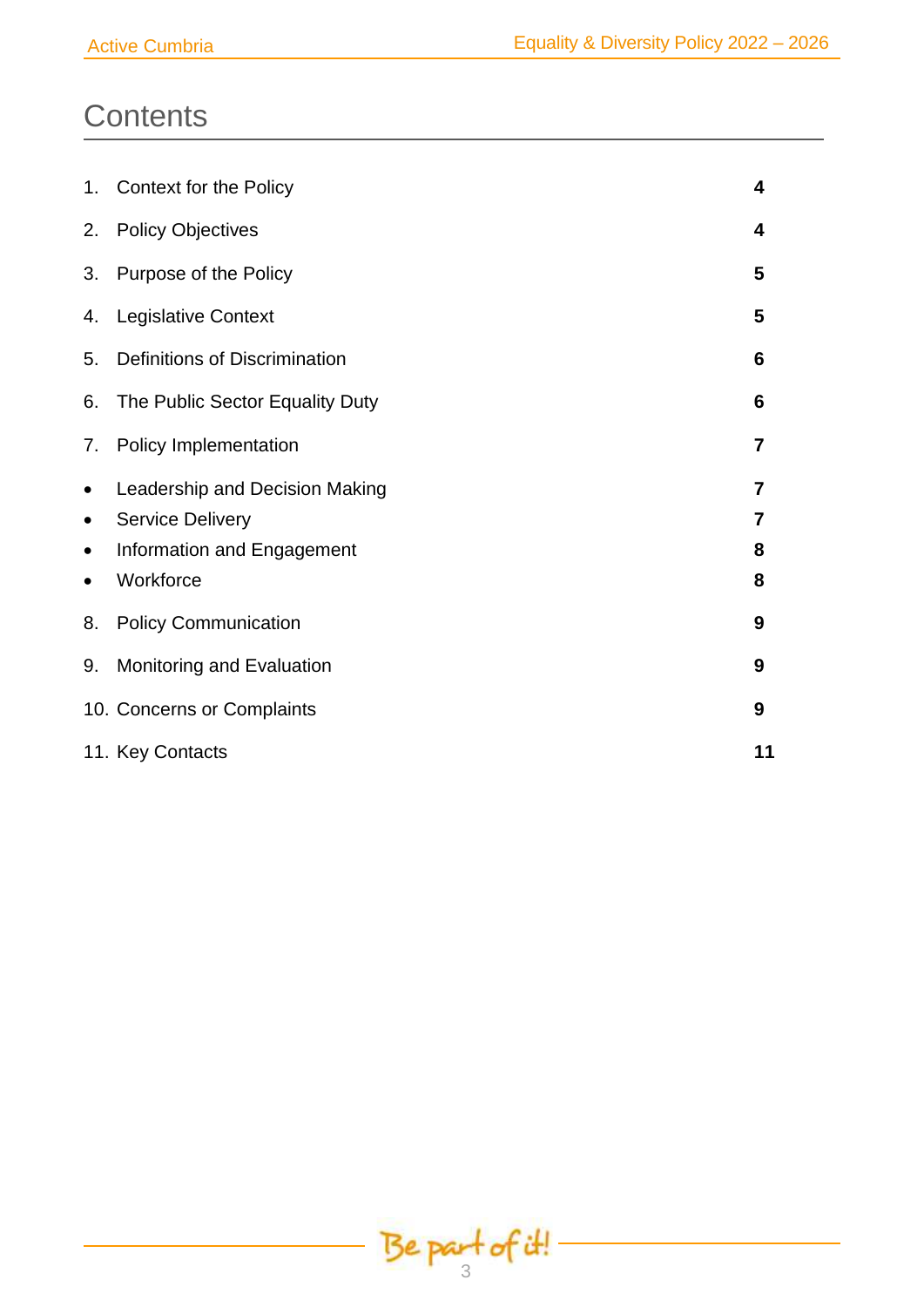# 1. Context for the Policy

- 1.1 Active Cumbria is one of 43 active partnerships across England and is hosted within Cumbria County Council's People Service. We are committed to eliminating discrimination and encouraging diversity and inclusion within our workforce, in the partnerships we support and in the services we deliver. We oppose all forms of unlawful and unfair discrimination including direct and indirect discrimination, harassment, bullying and victimisation.
- 1.2 Our 5 Year Plan 2021-26 demonstrates our commitment to equality and diversity by ensuring fairness, accuracy and impartiality and aims to break down the barriers to make physical activity and sport accessible to all, reducing inequalities in participation and ensuring that everyone in Cumbria is enjoying an active lifestyle, irrespective of their age, socio-economic status, disability, gender reassignment, marriage and civil partnership, pregnancy and maternity, race, religion or belief, sex and sexual orientation.
- 1.3 This policy has been developed to support the work and direction of the whole organisation, and covers the core team members, and the leadership of the organisation, namely the Active Cumbria Advisory Board.
- 1.4 This policy links with the Advisory Board's Diversity & Inclusion Action Plan, which sets out the key actions and milestones to be achieved to 2026 to ensure the leadership of Active Cumbria continues to become more diverse, representing the make-up of Cumbria as a whole.
- 1.5 The core team members are employees of the host authority Cumbria County Council (herein after referred to as the 'host authority') and are subject to the host authority employment terms and conditions and will utilise their policies and procedures in carrying out their duties.
- 1.6 This Advisory Board have endorsed this policy as the desired standard of best practice for the organisation, and for activity undertaken across the County on the organisation's behalf.
- 1.7 This policy has been developed with the direct input of the core team and Advisory Board with support from the host authority and independent equality organisations.

### 2. Policy Objectives

- 2.1 Active Cumbria recognises its legal obligations and will abide by the requirements of the Equality Act 2010.
- 2.2 We are fully committed to the principles of equality of opportunity and is responsible for ensuring that no job applicants, employees, volunteers, or participants are unlawfully discriminated against because of age, disability, gender reassignment, marriage and civil partnership, pregnancy and maternity, race, religion or belief, sex and sexual orientation (together the 'Protected Characteristics').

Be part of it!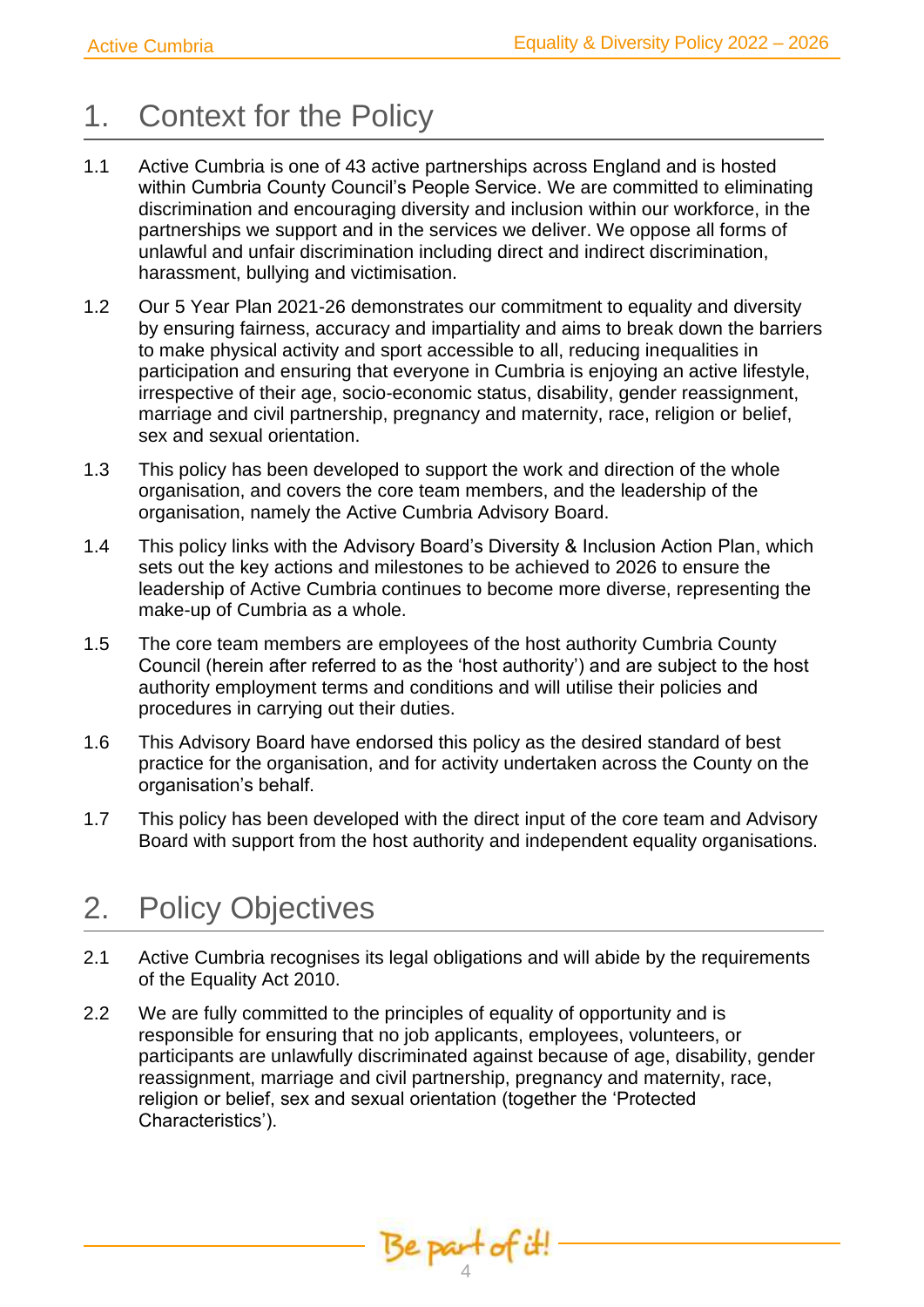- $2.3$ In addition, we recognise that we live in a diverse society and will endeavour to ensure that all individuals and stakeholders are given the same opportunities regardless of their protected characteristics.
- 2.4 We will encourage partners and stakeholders to adopt and demonstrate their commitment to the principles and practice of equality as set out in this Policy.

## 3. Purpose of the Policy

- 3.1 This policy is intended to ensure that Active Cumbria is compliant with the general equality duty, resulting in better informed decision-making and policy development, and better policy outcomes, essentially leading to services that are more appropriate to our users, and services that are more effective and cost-effective.
- 3.2 We aim to ensure that equality and diversity runs through everything that we do as a public service provider and employer in line with [Equality for All -](https://www.cumbria.gov.uk/equalities/default.asp) Cumbria [County Council's Single Equality Policy.](https://www.cumbria.gov.uk/equalities/default.asp)

### 4. Legislative Context

- 4.1 The Equality Act 2010 replaced existing anti-discriminatory laws with a single act. The act includes the concept of a protected characteristic which is a characteristic of a person that protects them from discrimination, unfair treatment, harassment, or victimisation. The areas listed below in  $(a) - (i)$  are 'the Protected Characteristics', groups that are made up of people with the same protected characteristic are often referred to as 'Protected Groups'.
	- (a) Age
	- (b) Disability
	- (c) Gender reassignment
	- (d) Marriage or civil partnership
	- (e) Pregnancy or maternity
	- (f) Race
	- (g) Religion or belief
	- (h) Sex; or
	- (i) Sexual orientation
- 4.2 Active Cumbria regards discrimination, harassment, bullying or victimisation, as described in section 5, as serious misconduct. All complaints will be taken seriously and appropriate measures including disciplinary action may be brought against any individual or stakeholder who unlawfully discriminates against, harasses bullies or victimises any other person in line with [Cumbria County](https://www.cumbria.gov.uk/hr/grievance_bullying_harassment/default.asp)  [Councils Disciplinary and Grievance Procedures.](https://www.cumbria.gov.uk/hr/grievance_bullying_harassment/default.asp)
- 4.3 We acknowledge that some children and adults, including those with protected characteristics can be particularly vulnerable to abuse and neglect. We accept our duty to comply with relevant safeguarding legislation and take responsibility, reasonable and appropriate steps to ensure their safety and welfare and as outlined in our [Safeguarding Policies.](https://www.activecumbria.org/workforce/safeinsport/)

Be part of it!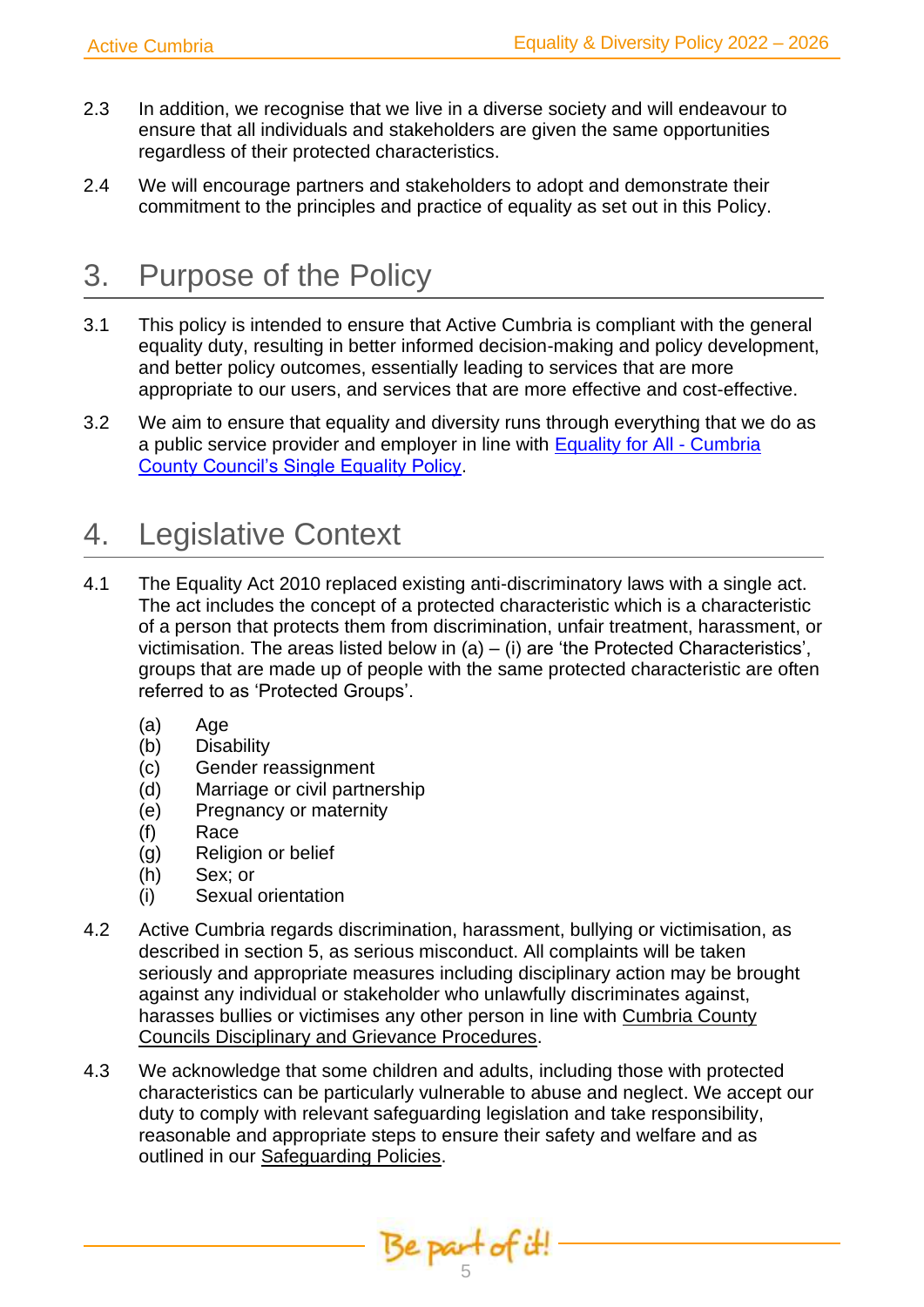#### 5. **Definitions of Discrimination**

- 5.1 **Direct Discrimination** It is unlawful for Active Cumbria and its host authority as an employer, potential employer and in relation to any of its functions and services to discriminate against any persons on the basis of a protected characteristic.
- 5.2 **Indirect Discrimination** Not only it is unlawful for Active Cumbria and its host authority to directly discriminate against a person on any of the protected characteristics but must also not discriminate indirectly. An example of this would be imposing a condition which might make it hard for a person or group of people to meet. However, indirect discrimination does not arise where it can be shown that the condition is imposed is a proportionate means for achieving a legitimate aim, for example for some jobs high English proficiency might be essential to the proper performance of the role.
- 5.3 **Harassment**  engaging in unwanted conduct relating to a relevant protected characteristic or unwanted conduct of a sexual nature where the conduct has the purpose or effect of violating the recipient's dignity or creating an intimidating, hostile, degrading, humiliating or offensive environment for the recipient, or any other individual affected by such conduct. We are committed to ensuring that its stakeholders conduct themselves free from harassment.
- 5.4 **Bullying** the misuse of power or position to criticise persistently or to humiliate and undermine an individual's confidence.
- 5.5 **Victimisation** subjecting someone to a detriment because he or she has in good faith taken action under the Equality Act 2010 (or equivalent legislation) by bringing proceedings, giving evidence or information in relation to proceedings, making an allegation that a person has contravened the Equality Act 2010 (or equivalent legislation) or doing any other thing for the purpose of or in connection with the Equality Act 2010 (or any equivalent legislation).

# 6. The Public Sector Equality Duty

- 6.1 Section 149 of the Equality Act 2010 places an additional set of requirements upon public bodies, known as the Public Sector Equality Duty which requires the partnership in carrying out its functions and services with due regard to the need to:
	- Eliminate unlawful discrimination, harassment, and victimisation
	- Advance equality of opportunity between people who share a protected characteristic and those who do not
	- Foster good relations between people who share a protected characteristic and those who do not.
- 6.2 This means that Active Cumbria, as a public sector hosted organisation has a duty to go further than merely ensuring a person in a particular instance is not treated less favourably on the basis of their protected characteristic. The Public Sector Equality Duty requires us to consider the impact of our strategies, business plans, polices procedures and key decisions on equality and the removal of discrimination in these areas.

Be part of it!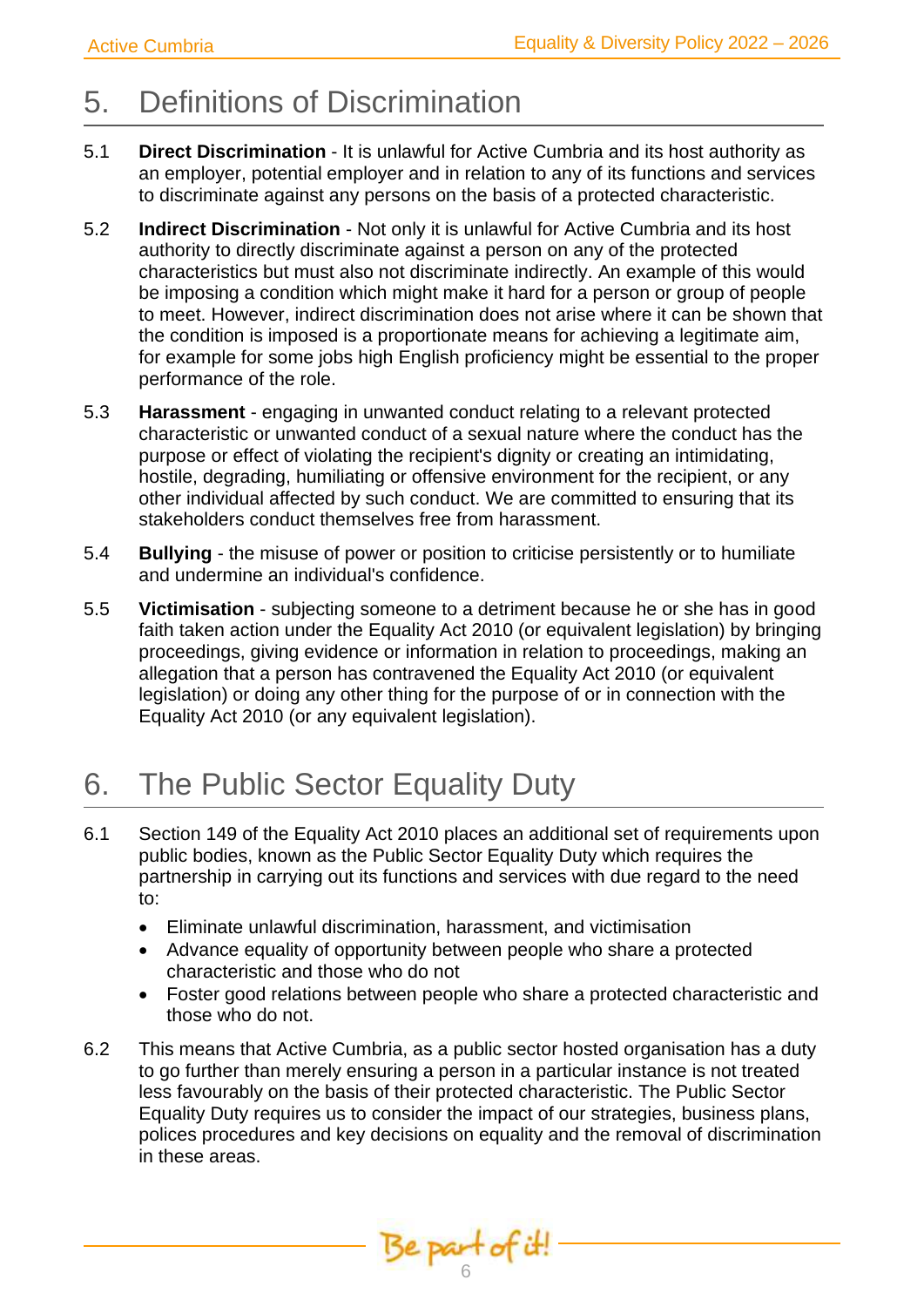- 6.3 It also requires us to take steps to meet the needs of people from protected groups where these are different from the needs of other people and requires us to encourage people from protected groups to participate in public life or in other activities where their participation is disproportionally low. In some cases, we may need to treat some people less favourably than others to comply with the Public Sector Equality Duty.
- 6.4 We intend to bring people from different backgrounds together, thus fostering good relations between people who share a protected characteristic and those who don't.

### 7. Policy Implementation

This policy will be implemented immediately following endorsement by the Advisory Board.

#### **7.1 Leadership and Decision Making**

- 7.1.1 The Public Sector Equality Duty sets out a clear mandate for the role that leaders and decision makers have in addressing equality. The scope of the Equality Act applies to all Active Cumbria functions and services and will inform all policies and decisions that are taken on its behalf.
- 7.1.2 The Advisory Board has overall responsibility for ensuring that this policy is implemented, followed, and regularly reviewed. The policies and procedures of the host authority will be used should any breaches arise, with support provided through the line management arrangements within the host authority.
- 7.1.3 The core team, Advisory Board, host authority and equality partners will be consulted on this policy and any future amendments.
- 7.1.4 A member of the Advisory Board will be appointed as the 'Equality & Diversity Champion' who will ensure that equality and diversity is considered at Advisory Board level, and at meetings when appropriate and that the Advisory Board takes equality and diversity related issues into consideration when making decisions.
- 7.1.5 A member of the core team will be designated as the 'Lead Welfare Officer' by senior management and will have the overall day-to-day responsibility for the implementation and monitoring of this policy and for leading on any related actions resulting from it. If required, an internal and/or external welfare group will be created to provide additional support.
- 7.1.6 A member of the core team will be designated as the 'Deputy Welfare Officer' who will take over the Lead Welfare Officers role in their absence.
- 7.1.7 A specific Equality & Diversity operational group consisting of core team members, supported by the Advisory Board Equality & Diversity Champion will meet quarterly to review best practice and ensure that Active Cumbria is meeting its requirements around equality and diversity.
- **7.2 Service Delivery**

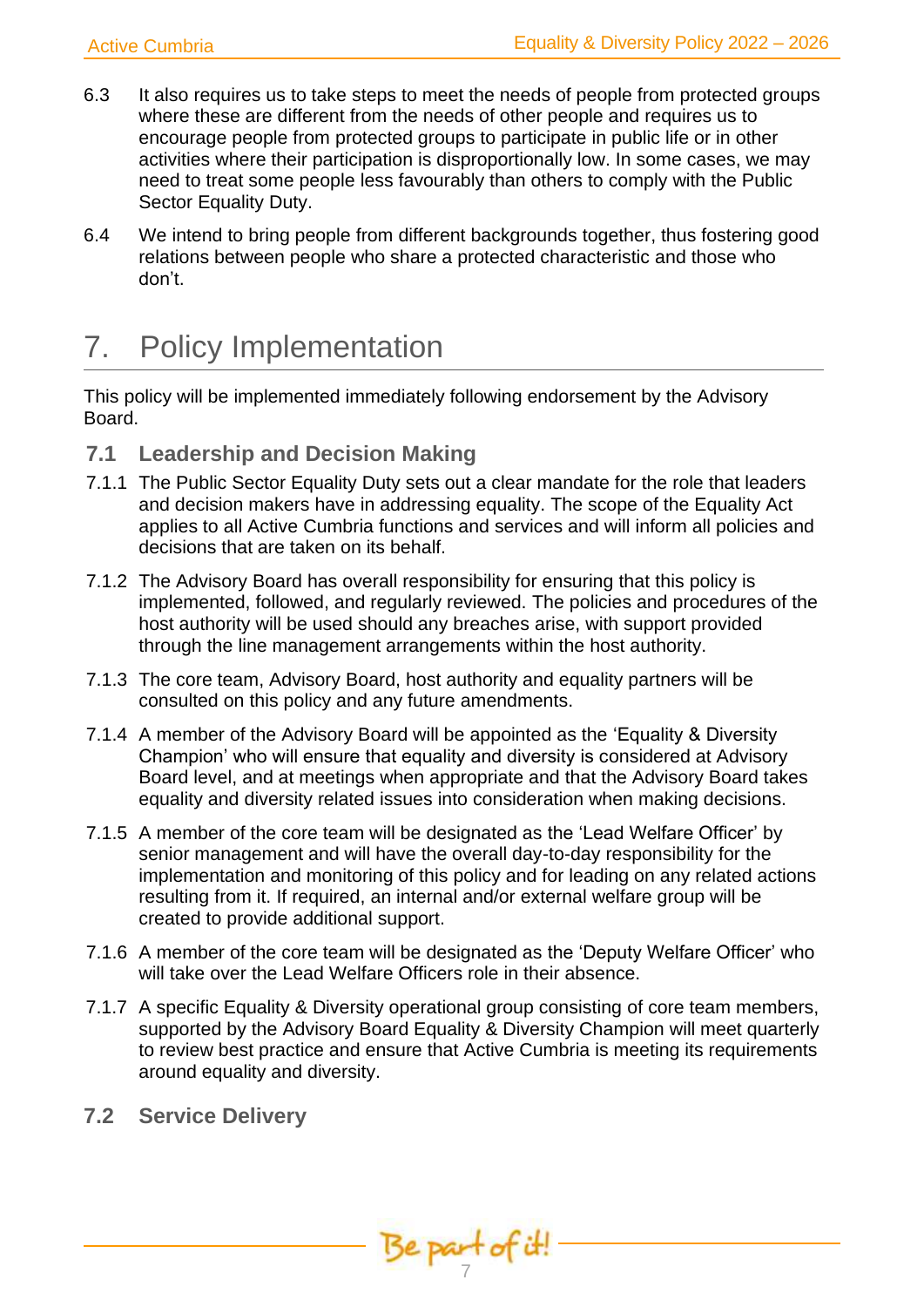- 7.2.1 Active Cumbria will monitor the diversity profile of service users and user satisfaction by diversity profile to ensure that access to services is equal and that action can be taken to address inequalities of access.
- 7.2.2 Equality Impact Assessments (EIAs) are a tool to check whether we are meeting the Public Sector Equality Duty. They are like a risk assessment to ensure that strategies, policies and services meet the Equality Duty and that action can be taken to remove or reduce the barriers that might exclude protected groups from engaging in our services. EIAs will be carried out as required and monitored on an on-going basis. There are three triggers for carrying out EIAs:
	- Service Planning or reviews of existing services.
	- Decisions for that may reduce staffing or services to the public.
	- Organisational restructures.
- 7.2.3 Work programmes for the core team members will include equality and diversity related tasks where appropriate.
- 7.2.4 We recognise that we have a duty to make reasonable adjustments for disabled persons. The partnership will consider all requests for adjustments and where possible in line with [Cumbria County Councils Guidance on Disability and](https://www.cumbria.gov.uk/hr/pay_benefits/default.asp)  [Reasonable Adjustments](https://www.cumbria.gov.uk/hr/pay_benefits/default.asp)
- 7.2.5 Advocacy with funding commissioners of the benefits of additional funding into targeted sport and physical activity interventions to ensure the range of opportunities is appropriate for protected groups.
- **7.3 Information and Engagement**
- 7.3.1 The partnership will ensure that there is a consistent, accurate and clear approach to the provision on accessible information for all stakeholders in line with [Cumbria](https://news.cumbria.gov.uk/information/accessibility.aspx?cookies=disable)  [County Councils Accessible Information Policy and Guidance](https://news.cumbria.gov.uk/information/accessibility.aspx?cookies=disable) and Active Cumbria's Corporate Branding Guidelines.
- 7.3.2 Active Cumbria will ensure that stakeholders are aware of and can access interpretation and translation by making information and services available on request, with minimum delay in line with, [Cumbria County Councils Guidance on](https://news.cumbria.gov.uk/information/accessibility.aspx)  [using interpreters and translators](https://news.cumbria.gov.uk/information/accessibility.aspx)
- 7.3.3 We will carry out an annual marketing and communications audit to ensure that we are pro-actively communicating with service users including those from protected groups.
- 7.3.4 We recognise the benefits of engaging with people from the full range of protected characteristics and aims to establish effective communication mechanisms to inform and engage protected groups in our services.

#### **7.4 Workforce**

- 7.4.1 Active Cumbria will publish an annual core team workforce diversity profile as part of the annual equality review to monitor the diversity of its workforce.
- 7.4.2 The host authority operates a positive action scheme where there is evidence of under-representation of a specific group within the workforce who share protected characteristics.
- 7.4.3 The host authority has an Equality Staff Engagement Programme which is about

Be part of it!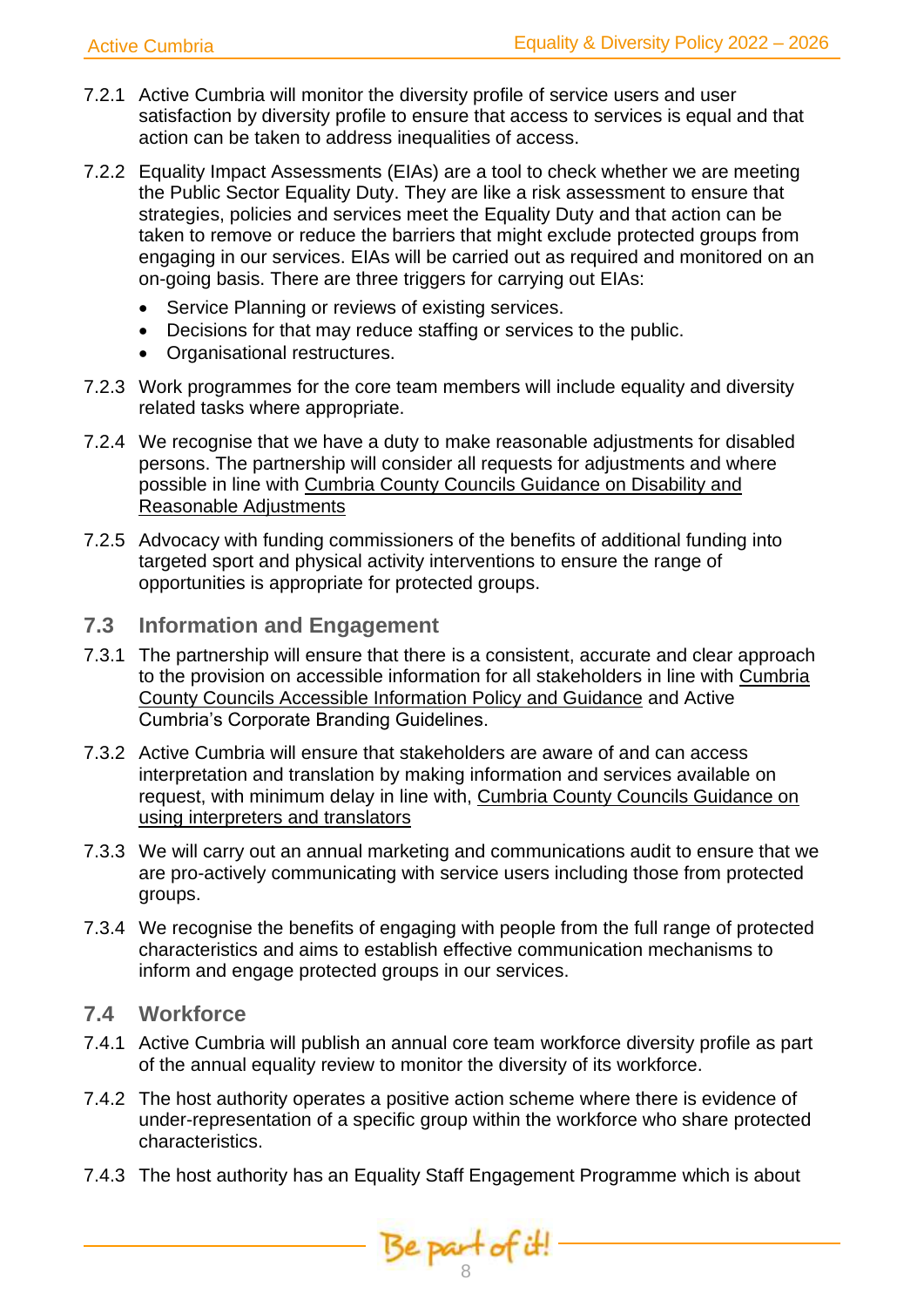making sure employees have the knowledge and support they need to deliver a service that respects equality. The programme consists of an [e-learning platform](https://cumbria.learningpool.com/login/index.php) and a range of courses which are mandatory for all staff.

7.4.4 We will promote continuing professional development for all employees to support equal opportunities within the organisation and, where appropriate, provide specialist facilities, equipment or training where required.

#### 8. Policy Communication

- 8.1 A copy of this Policy will be publicly available on our website and copies in alternative formats will also be available upon request.
- 8.2 The core team and Advisory Board members will be made aware of the policy when they join; the policy will be highlighted in all staff and Board Member inductions.
- 8.3 Each time this policy is reviewed, the Advisory Board will be consulted. Following policy consultation, a notice of the changes being made will be publicly available.

### 9. Monitoring and Evaluation

- 9.1 Active Cumbria will review this policy every three years or when new legislation requires changes. We will seek advice each time this policy is reviewed to ensure it continues to reflect the current legal framework and good practice.
- 9.2 We will monitor the impact of this policy an annual basis, statistical and, if appropriate qualitative information will be collected, with a report being produced, and presented to the Advisory Board. Once approved, the report will be published internally and externally, to show the impact of this policy.

# 10. Concerns or Complaints

- 10.1 To safeguard individual rights under this Equality Policy, any stakeholder who believes they have suffered inequitable treatment within the scope of this policy may raise the matter through the host authority's appropriate procedures which can be found [Here.](https://cumbria.gov.uk/council-democracy/accesstoinformation/internalreviewscomplaints.asp)
- 10.2 Cumbria County Council's [disciplinary](https://www.cumbria.gov.uk/hr/conduct_discipline/default.asp) procedure is intended to support managers and employees where misconduct issues arise.
- 10.3 Cumbria County Council's [grievance procedure](https://www.cumbria.gov.uk/hr/grievance_bullying_harassment/default.asp) is intended to help resolve concerns, problems or complaints which employees wish to raise in a prompt and fair manner.
- 10.4 Cumbria County Council's [whistleblowing policy](https://cumbria.gov.uk/council-democracy/constitution/part6/6e.asp) is designed to enable employees of the County Council and employees of external organisations employed in service contracts, to notify Senior Officers of any reasonable suspicion of illegal or improper conduct.

Be part of it!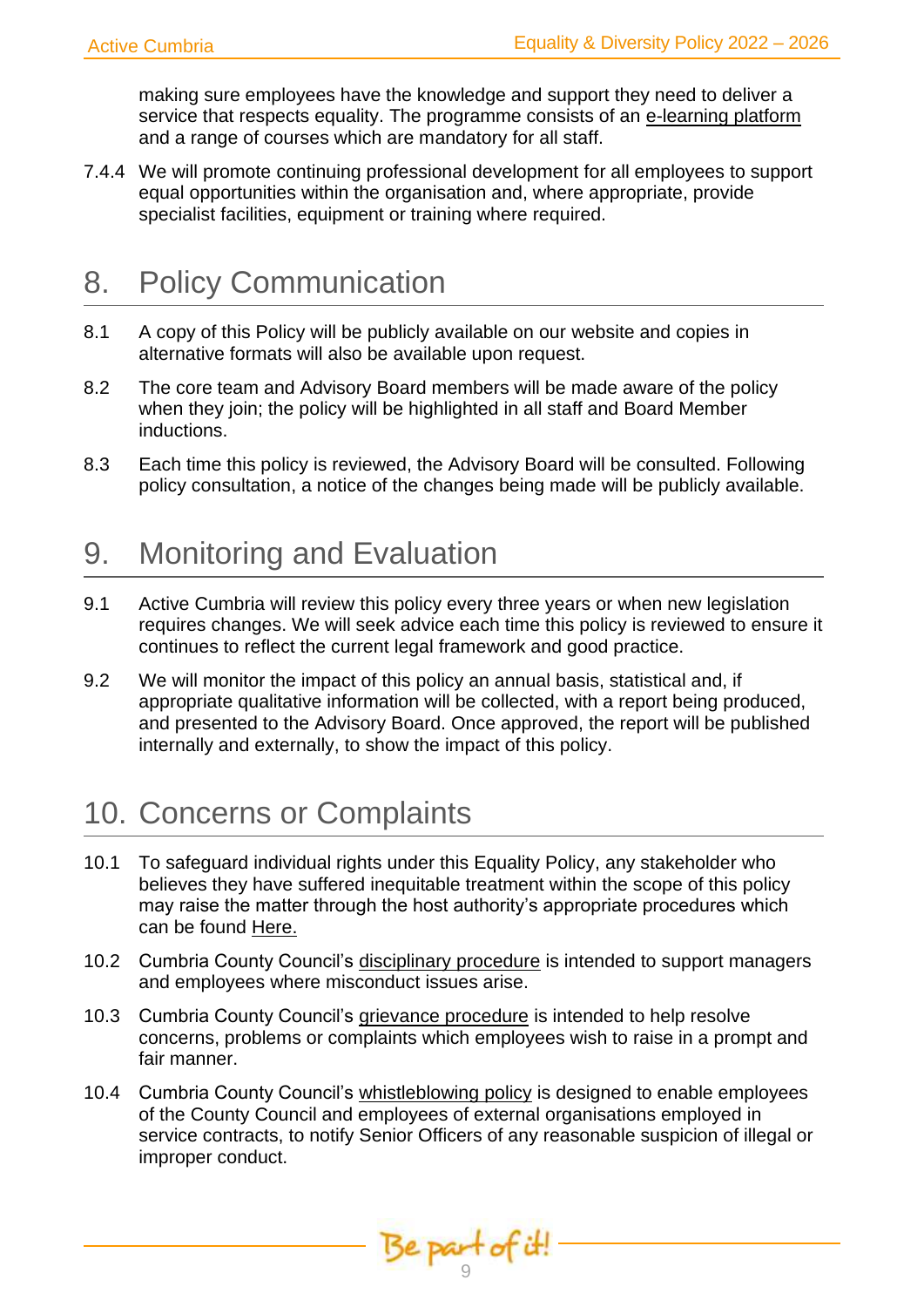10.5 For non-employees the [complaints procedure](https://cumbria.gov.uk/elibrary/content/internet/536/6357/43307101331.pdf?cookies=disable) can be found on [www.cumbria.gov.uk](http://www.cumbria.gov.uk/) or email [complaints@cumbria.gov.uk](mailto:complaints@cumbria.gov.uk)

# 11. Key Contacts

The following people can advise on this policy:

**Lead Welfare Officer:** Cameron Wilson Mob: **07423 797081** Email: [cameron.wilson@cumbria.gov.uk](mailto:cameron.wilson@cumbria.gov.uk)

**Deputy Welfare Officer:** Michelle Young Tel: **01228 226885** Email: [michelle.young@cumbria.gov.uk](mailto:michelle.young@cumbria.gov.uk)

**Advisory Board Diversity Champion:** Sam Joughin Email: [sam@togetherwe.co.uk](mailto:sam@togetherwe.co.uk)